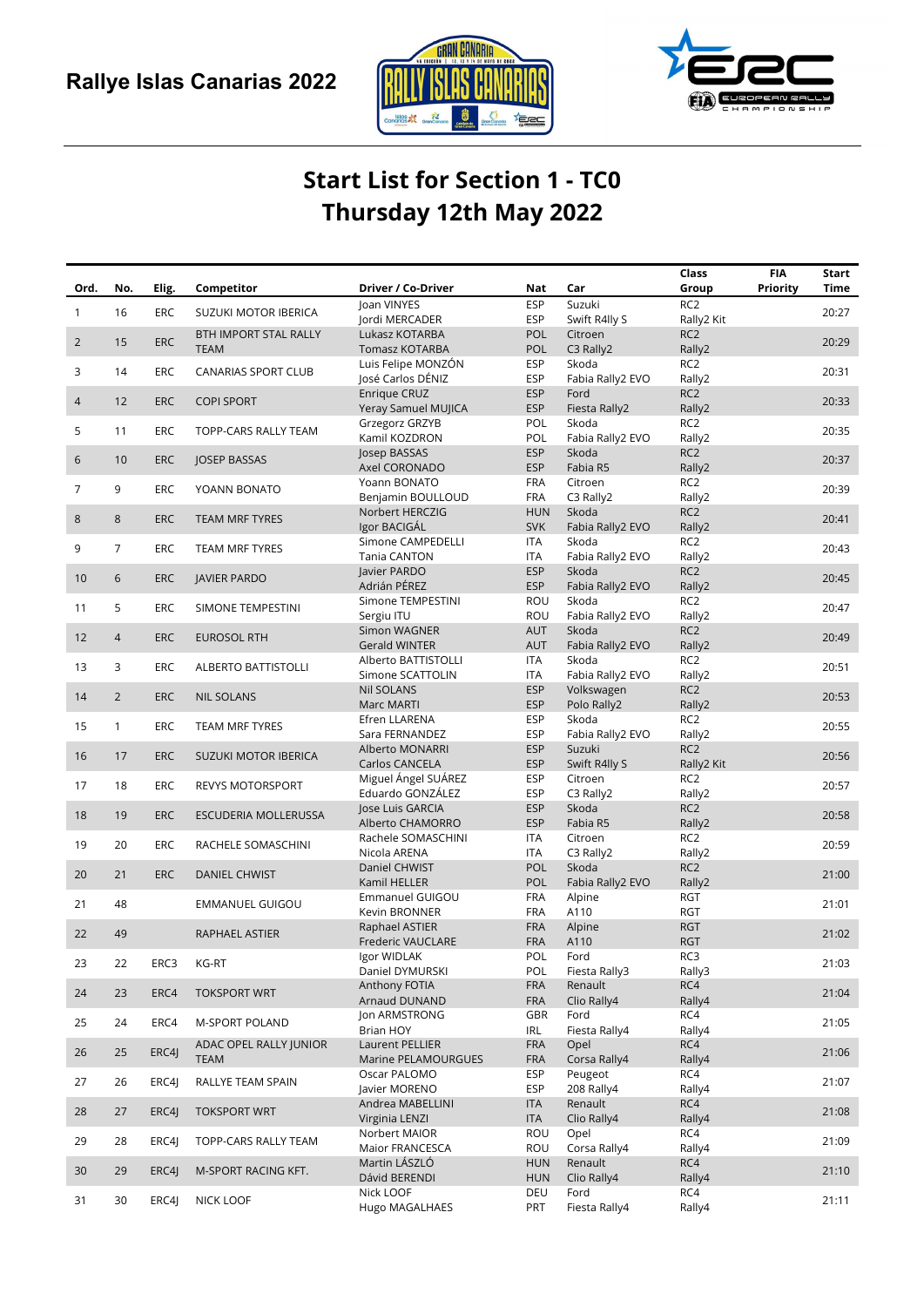



## Start List for Section 1 - TC0 Thursday 12th May 2022

| Ord. | No. | Elig. | Competitor                             | Driver / Co-Driver                        | Nat                      | Car                        | Class<br>Group        | <b>FIA</b><br>Priority | Start<br>Time |
|------|-----|-------|----------------------------------------|-------------------------------------------|--------------------------|----------------------------|-----------------------|------------------------|---------------|
|      |     |       |                                        | Daniel POLASEK                            | <b>CZE</b>               | Ford                       | RC4                   |                        |               |
| 32   | 31  | ERC4J | YACCO ACCR TEAM                        | Katerina JANOVSKA                         | <b>CZE</b>               | Fiesta Rally4              | Rally4                |                        | 21:12         |
| 33   | 32  | ERC4J | OLA NORE JR                            | Ola NORE JR                               | <b>NOR</b>               | Ford                       | RC4                   |                        | 21:13         |
|      |     |       |                                        | lack MORTON                               | GBR                      | Fiesta Rally4              | Rally4                |                        |               |
| 34   | 33  | ERC4I | ESCUDERÍA MASPALOMAS                   | Raúl HERNÁNDEZ                            | <b>ESP</b>               | Peugeot                    | RC4                   |                        | 21:14         |
|      |     |       |                                        | Rodrigo SANJUAN<br>Mattia VITA            | <b>ESP</b><br><b>ITA</b> | 208 Rally4<br>Ford         | Rally4<br>RC4         |                        |               |
| 35   | 34  | ERC4J | <b>MATTIA VITA</b>                     | Massimiliano BOSI                         | <b>ITA</b>               | Fiesta Rally4              | Rally4                |                        | 21:15         |
|      |     |       |                                        | Rene NOLLER                               | <b>DEU</b>               | Peugeot                    | RC4                   |                        |               |
| 36   | 35  | ERC4J | RENÉ NOLLER                            | Anne Katharina STEIN                      | <b>AUT</b>               | 208 Rally4                 | Rally4                |                        | 21:16         |
|      |     |       |                                        | Alex ESPAÑOL                              | AND                      | Peugeot                    | RC4                   |                        |               |
| 37   | 36  | ERC4J | <b>ACA ESPORT</b>                      | Jose MURADO                               | <b>ESP</b>               | 208 Rally4                 | Rally4                |                        | 21:17         |
| 38   | 37  | ERC4J | <b>VICTOR HANSEN</b>                   | <b>Victor HANSEN</b>                      | <b>SWE</b>               | Ford                       | RC4                   |                        | 21:18         |
|      |     |       |                                        | Victor JOHANSSON                          | <b>SWE</b>               | Fiesta Rally4              | Rally4                |                        |               |
| 39   | 38  | ERC4J | ROBERTO DAPRÀ                          | Roberto DAPRÀ                             | <b>ITA</b>               | Ford                       | RC4<br>Rally4         |                        | 21:19         |
|      |     |       |                                        | Luca GUGLIELMETTI<br>Paulo SORIA          | <b>ITA</b><br>ARG        | Fiesta Rally4<br>Renault   | RC5                   |                        |               |
| 40   | 39  | ERC4  | PAULO SORIA                            | Marcelo DER OHANNESIAN                    | ARG                      | Clio Rally5                | Rally5                |                        | 21:20         |
|      |     |       |                                        | Giorgio COGNI                             | <b>ITA</b>               | Renault                    | RC5                   |                        |               |
| 41   | 40  | ERC4  | <b>GIORGIO COGNI</b>                   | Gabriele ZANNI                            | <b>ITA</b>               | Clio Rally5                | Rally5                |                        | 21:21         |
| 42   | 41  | ERC4  | C.D. TODO SPORT                        | Sergio FUENTES                            | <b>ESP</b>               | Renault                    | RC5                   |                        | 21:22         |
|      |     |       |                                        | Alain PEÑA                                | <b>ESP</b>               | Clio Rally5                | Rally5                |                        |               |
| 43   | 42  | ERC4  | ANDREA MAZZOCCHI                       | Andrea MAZZOCCHI                          | <b>ITA</b>               | Renault                    | RC5                   |                        | 21:23         |
|      |     |       |                                        | Silvia GALLOTTI                           | <b>ITA</b>               | Clio Rally5                | Rally5                |                        |               |
| 44   | 43  | ERC4  | <b>GHJUVANNI ROSSI</b>                 | Ghjuvanni ROSSI                           | <b>FRA</b>               | Renault                    | RC5                   |                        | 21:24         |
|      |     |       |                                        | Dominique CORVI<br>Emre HASBAY            | <b>FRA</b><br>TUR        | Clio Rally5<br>Renault     | Rally5<br>RC5         |                        |               |
| 45   | 44  | ERC4  | <b>EMRE HASBAY</b>                     | Kutay ERTUGRUL                            | <b>TUR</b>               | Clio Rally5                | Rally5                |                        | 21:25         |
|      |     |       |                                        | Patrik HERCZIG                            | <b>HUN</b>               | Renault                    | RC5                   |                        |               |
| 46   | 45  | ERC4  | HERCZIG AUTOSPORT KFT                  | Viktor BÁN                                | <b>HUN</b>               | Clio Rally5                | Rally5                |                        | 21:26         |
|      |     |       |                                        | Benjamín AVELLA                           | <b>ESP</b>               | Hyundai                    | RC <sub>2</sub>       |                        |               |
| 47   | 46  |       | ESCUDERIA MASPALOMAS                   | Pedro Jorge DOMÍNGUEZ                     | <b>ESP</b>               | I20 Rally2                 | Rally2                |                        | 21:27         |
| 48   | 47  |       | <b>GR MOTORSPORT KFT</b>               | Miklós CSOMÓS                             | <b>HUN</b>               | Skoda                      | RC <sub>2</sub>       |                        | 21:28         |
|      |     |       |                                        | <b>Attila NAGY</b>                        | <b>HUN</b>               | Fabia R5                   | Rally2                |                        |               |
| 49   | 50  |       | C.D. GRAN CANARIA                      | Aridany J. OJEDA                          | <b>ESP</b>               | Honda                      | RC4                   |                        | 21:29         |
|      |     |       | <b>AUTOEVENT</b><br><b>C.D MANGUIA</b> | Agustin J. VEGA<br>Juan Carlos DE LA CRUZ | <b>ESP</b><br><b>ESP</b> | Civic Type R R3<br>Peugeot | R <sub>3</sub><br>RC4 |                        |               |
| 50   | 51  |       | <b>MOTORSPORT</b>                      | Gabriel ESPINO                            | <b>ESP</b>               | 208 Rally4                 | Rally4                |                        | 21:30         |
|      |     |       |                                        | Javier CAÑADA                             | <b>ESP</b>               | Opel                       | RC4                   |                        |               |
| 51   | 52  |       | ESCUDERIA MASPALOMAS                   | Alejandro RODRÍGUEZ                       | <b>ESP</b>               | Corsa Rally4               | Rally4                |                        | 21:31         |
| 52   | 53  |       | C.D. SEVENTEN                          | Fernando CRUZ                             | <b>ESP</b>               | Peugeot                    | RC4                   |                        | 21:32         |
|      |     |       |                                        | Cristian Jesús HERNÁNDEZ                  | <b>ESP</b>               | 208 Rally4                 | Rally4                |                        |               |
| 53   | 54  |       | <b>ESCUDERÍA ATOGO</b>                 | Giovanni FARIÑA                           | <b>ESP</b>               | Peugeot                    | RC4                   |                        | 21:33         |
|      |     |       |                                        | David RIVERO                              | <b>ESP</b>               | 208 Rally4                 | Rally4                |                        |               |
| 54   | 55  |       | C.D. AZUATIL                           | Alberto Jorge MONZON<br>Taydía SANTANA    | <b>ESP</b><br><b>ESP</b> | Peugeot<br>208 Rally4      | RC4<br>Rally4         |                        | 21:34         |
|      |     |       |                                        | Nelson CLIMENT                            | <b>ESP</b>               | Peugeot                    | RC4                   |                        |               |
| 55   | 56  |       | C.D. AZUATIL                           | Ayose CLIMENT                             | <b>ESP</b>               | 208 Rally4                 | Rally4                |                        | 21:35         |
|      |     |       | ESCUDERÍA ARICO                        | Ricardo FUMERO                            | <b>ESP</b>               | Peugeot                    | RC4                   |                        |               |
| 56   | 58  |       | <b>COMPETICIÓN</b>                     | Sergio DÍAZ                               | <b>ESP</b>               | 208 Rally4                 | Rally4                |                        | 21:36         |
| 57   | 59  |       | C.D. CARTENARA MOTOR                   | Marcos Javier MARTÍN                      | <b>ESP</b>               | Renault                    | RC5                   |                        | 21:37         |
|      |     |       |                                        | Armando Jesús RIVERO                      | <b>ESP</b>               | Clio Rally5                | Rally5                |                        |               |
| 58   | 60  |       | <b>CANARIAS SPORT CLUB</b>             | Alejandro MARTÍN                          | <b>ESP</b>               | Renault                    | RC5                   |                        | 21:38         |
|      |     |       |                                        | Daniel ROSARIO                            | <b>ESP</b>               | Clio Rally5                | Rally5                |                        |               |
| 59   | 61  |       | C.D. FAN MOTOR T.C.                    | Manuel HERNÁNDEZ<br>David BETHENCOURT     | <b>ESP</b><br><b>ESP</b> | Renault<br>Clio Rally5     | RC5<br>Rally5         |                        | 21:39         |
|      |     |       |                                        | Francisco Javier RAMÍREZ                  | <b>ESP</b>               | Renault                    | RC5                   |                        |               |
| 60   | 62  |       | C.D. VECINDAUTO SPORT                  | Minerva LLARENA                           | <b>ESP</b>               | Clio Rally5                | Rally5                |                        | 21:40         |
|      |     |       |                                        | Sebastián GIL                             | <b>ESP</b>               | Renault                    | RC5                   |                        |               |
| 61   | 63  |       | ESCUDERIA ATERURA                      | Adrián GIL                                | <b>ESP</b>               | Clio Rally5                | Rally5                |                        | 21:41         |
| 62   | 64  |       | C.D. FAROGA                            | Gilberto RODRÍGUEZ                        | <b>ESP</b>               | Renault                    | RC5                   |                        | 21:42         |
|      |     |       |                                        | Ruymán REYES                              | <b>ESP</b>               | Clio Rally5                | Rally5                |                        |               |
| 63   | 65  |       | C.D. MOTOR PRIMERA ETAPA               | Iván CABRERA                              | <b>ESP</b>               | Renault                    | RC5                   |                        | 21:43         |
|      |     |       |                                        | Naira Del Carmen CABRERA<br>David SÁNCHEZ | <b>ESP</b><br><b>ESP</b> | Clio Rally5                | Rally5<br>RC5         |                        |               |
| 64   | 66  |       | C.D. SÁNDEZ                            | Emilio José PÉREZ                         | <b>ESP</b>               | Renault<br>Clio Rally5     | Rally5                |                        | 21:44         |
|      |     |       |                                        |                                           |                          |                            |                       |                        |               |